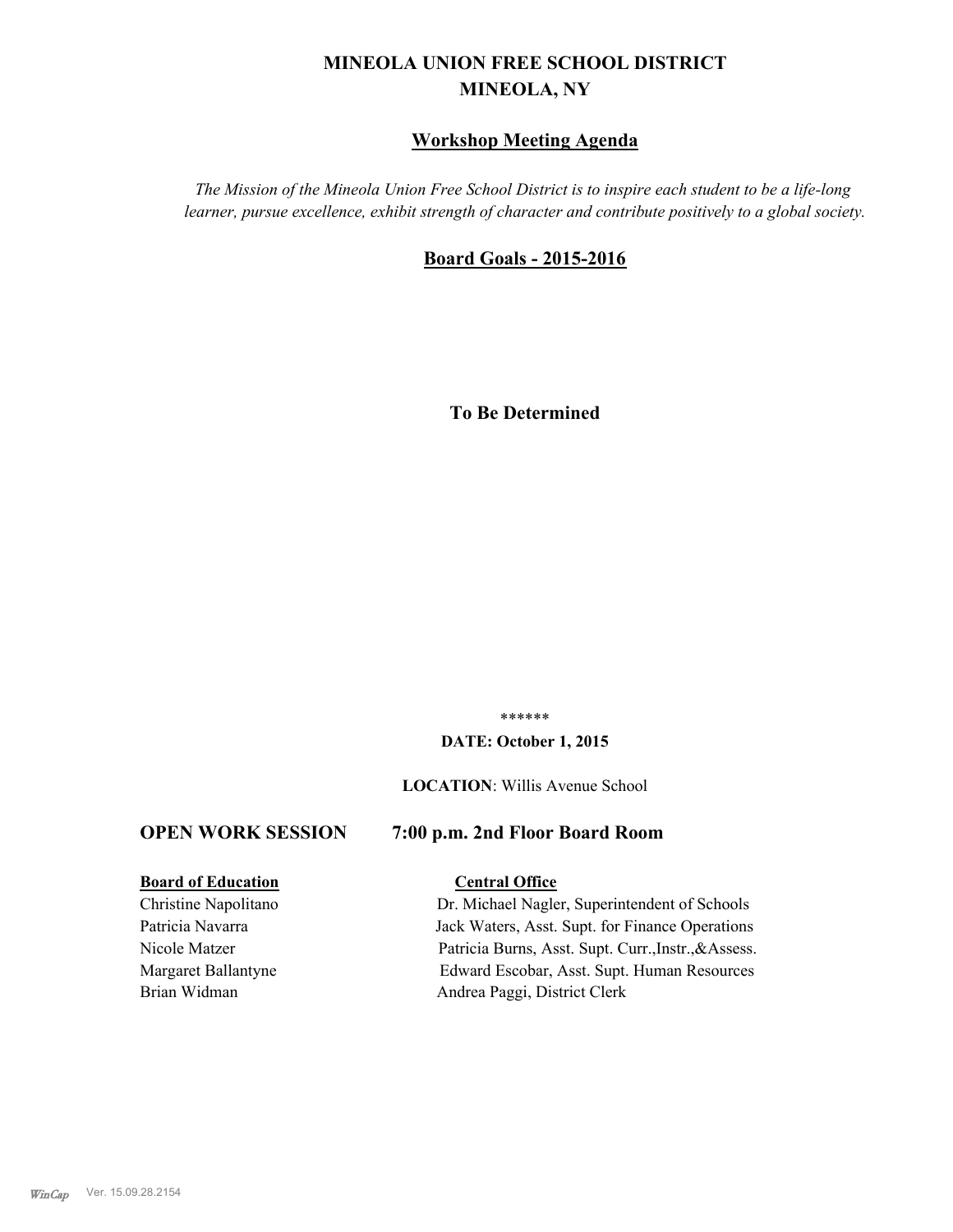**A. Call to Order B. Pledge of Allegiance C. Reading of Mission D. Moment of Silent Meditation**

**E. Dais & Visitor Introductions**

**F. High School Student Organization Report**

**G. BOE Reports**

**a. Comments from Board Trustees**

**b. Comments from Board President**

**c. Comments from Superintendent**

**H. Old Business**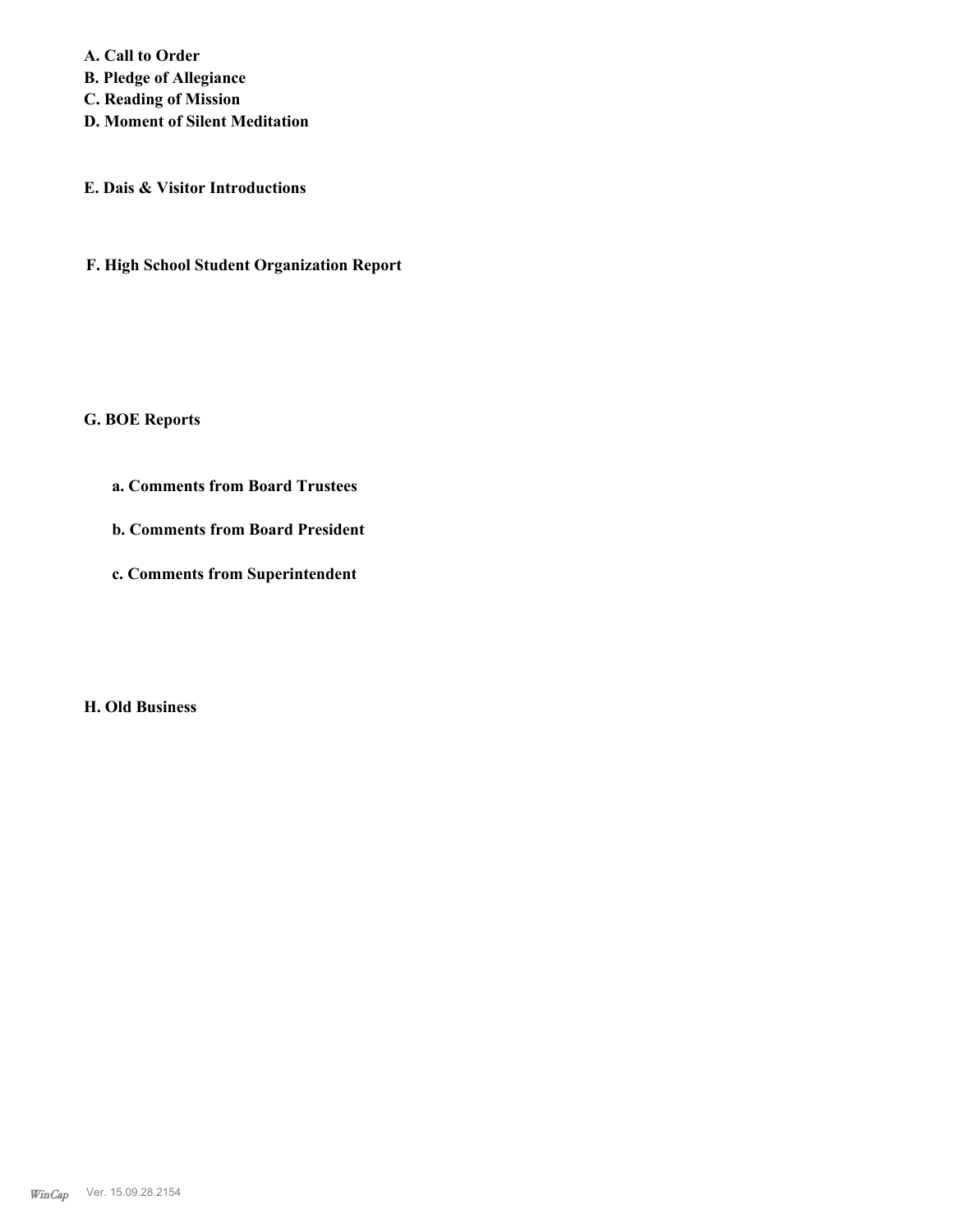#### **I. New Business**

#### **Approval of Board of Education Goals 2015- 2016**

**RESOLUTION # 24 - BE IT RESOLVED** that the Board of Education approves the following Board of Education Goals for the 2015- 2016 school year:

#### *Educational*

- · Continue to actualize the District's Mission and Strategic Objectives and measure progress toward these goals
	- o Continue to develop an electronic portfolio which recognizes the attributes embodied in the mission statement
	- o Demonstrate that students are contributing positively to a global society
	- o Demonstrate that students are exhibiting strength of character (habits of the mind)
	- o Demonstrate that students are pursuing something about which they are passionate
- · Continue to expand and develop college and career partnerships to ensure success for our HS graduates.
	- o Expand Queensboro certificate program
	- o Explore career partnerships with local institutions

#### *Facilities*

- · Develop a comprehensive Building Condition Survey which outlines the health of all of the districts buildings
	- o Create a new five-year Capital Plan to address outstanding items in the BCS
		- Leverage both the Capital Reserve and Energy Performance Contracts (EPC)

#### *Finance*

· Not to exceed the allowable tax levy cap while continuing to maintain and enhance all of our programs and facilities

| <b>Motion:</b><br>Second: |     |
|---------------------------|-----|
| Yes:                      | No: |
|                           |     |
|                           |     |
|                           |     |
|                           |     |
| Passed:                   |     |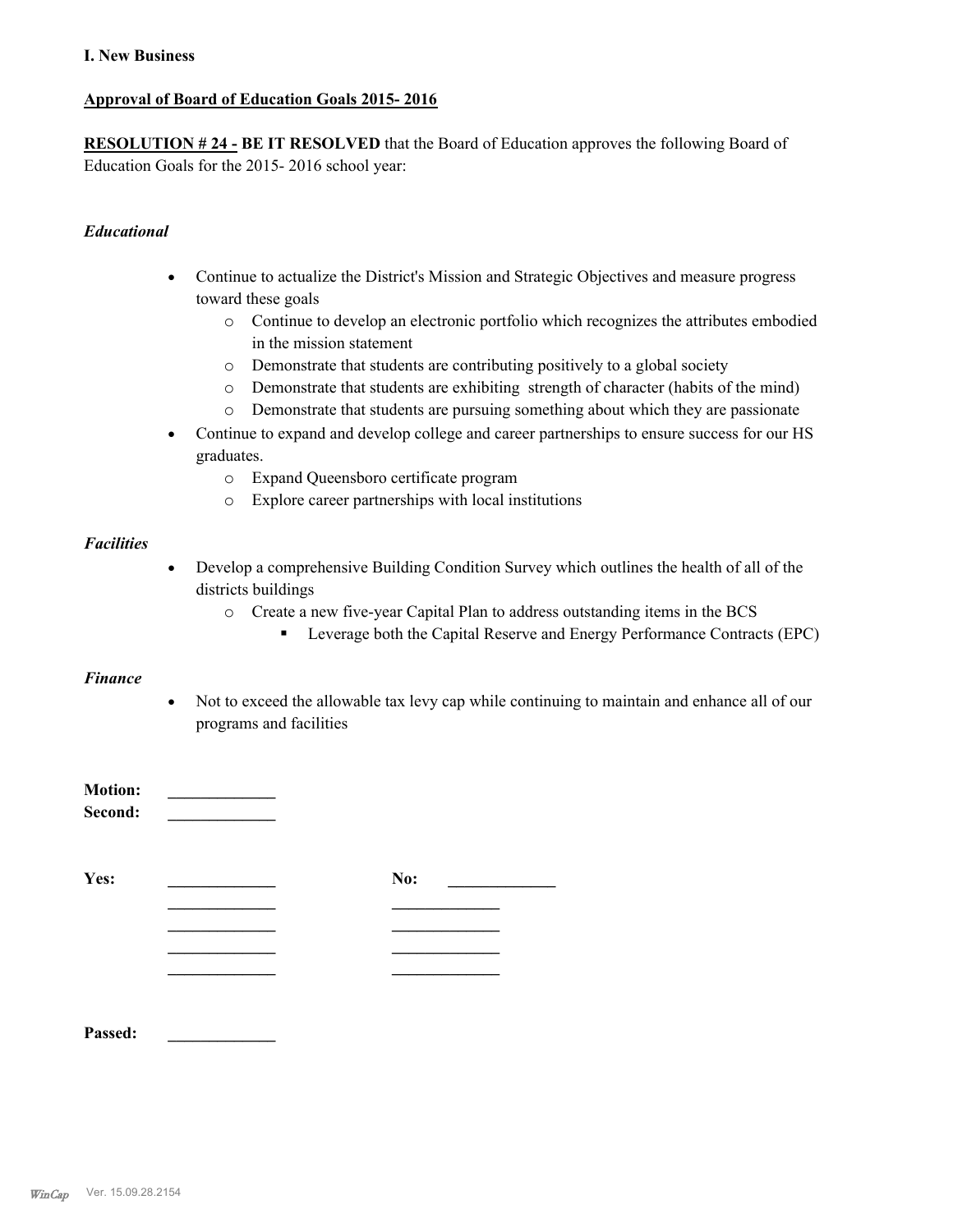#### **J. Consensus Agenda**

**RESOLUTION # 25 - BE IT RESOLVED** that the Board of Education approves the consensus agenda items J.1.a. through J.5.a., as presented.

| <b>Motion:</b><br>Second: |     |  |
|---------------------------|-----|--|
| Yes:                      | No: |  |
|                           |     |  |
|                           |     |  |
|                           |     |  |
|                           |     |  |
| Passed:                   |     |  |

#### 1. **Accepting of Minutes**

That the Board of Education accepts the minutes of the September 3, 2015 Workshop Meeting as presented. a.

#### 2. **Instruction**

Appointment(S) Sub Teacher per diem a.

> The Board of Education accepts the following individual(s) as Per Diem Substitute Teacher(s) for the current school year, at a daily rate of \$100.00 per day; and retirees at a daily rate of \$125.00 per day.:

#### EMPLOYEE NAME EMPLOYEE CERTIFICATION

1. Lauren M. Siemann Childhood Education (Grades 1-6)

b. Appointment(S) Perm Sub

- That the Board of Education approves the appointment of Lauren Siemann, to the position of Permanent Substitute Teacher at a daily rate of pay, \$100, effective October 1, 2015 to May 31, 2016. 1.
- That the Board of Education approves the appointment of Lisa A. Mangino, to the position of Permanent Substitute Teacher at a daily rate of pay, \$100.00, effective October 1, 2015 to May 31, 2016. 2.

#### Appointment(s) Club/Stipends c.

That the Board of Education approves the following Club/stipend recommendations for the current school year:

| <b>POSITION</b>              | <b>EMPLOYEE NAME</b>      | <b>STIPEND</b>    |
|------------------------------|---------------------------|-------------------|
| HS A Capella Choir           | Megan M. Messina          | \$2,151.00        |
| HS Art Club Advisor          | Kathleen M. Loughlin      | \$985.00          |
| HS Art Honor Society         | Gina-Marie Buongiovanni   | \$985.00          |
| HS Athletes Helping Athletes | Maryellen Perinchief      | \$1,434.00        |
| <b>HS</b> Brainstormers      | Robert M. Goodwin         | 1/2 of \$1,434.00 |
| HS Brainstormers             | Ellen K. McGlade-McCulloh | 1/2 of \$1,434.00 |
| HS Class Advisor-8th Gr      | Katelyn E. Maroney        | \$985.00          |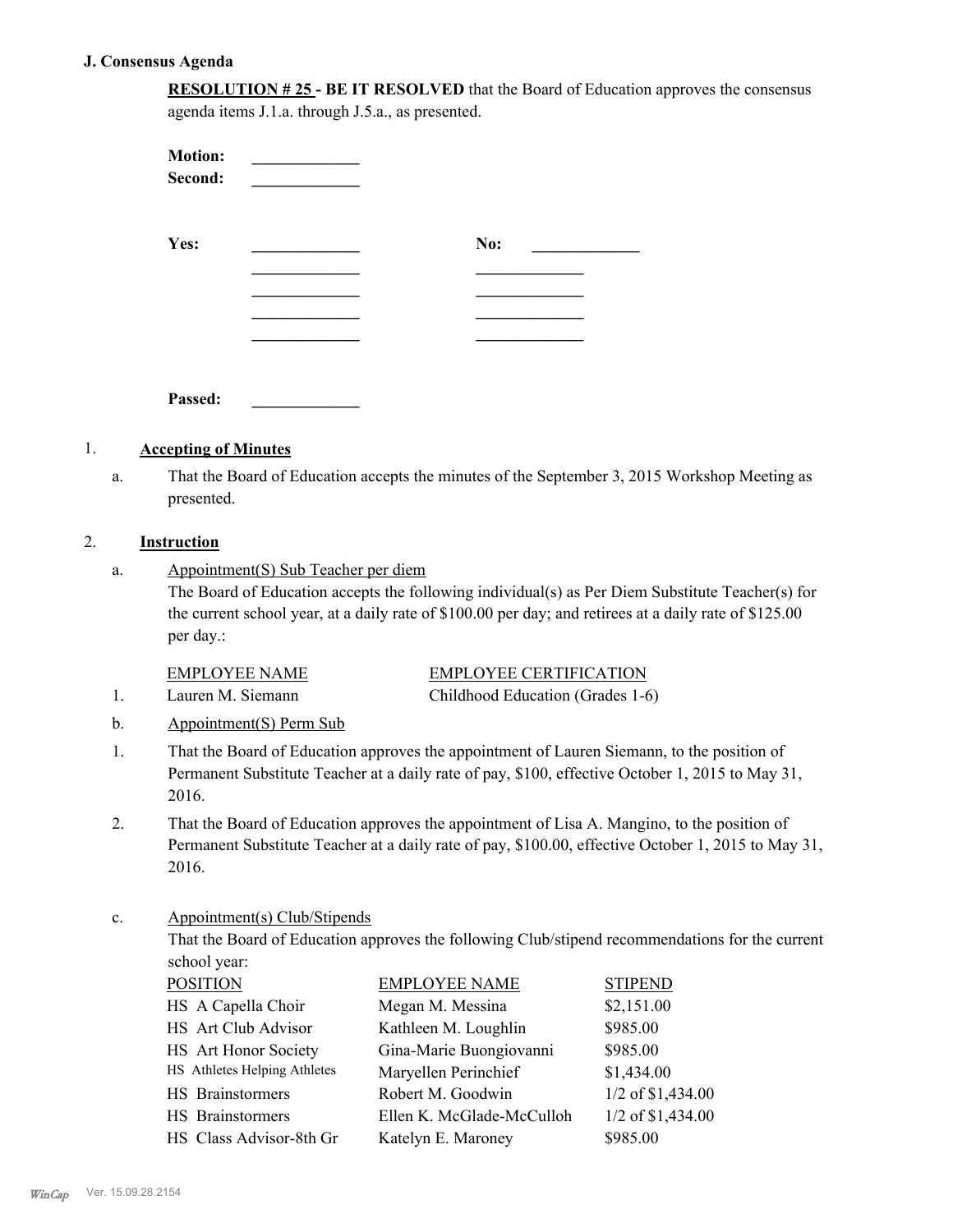| <b>POSITION</b> |                                  | <b>EMPLOYEE NAME</b>      | <b>STIPEND</b>      |
|-----------------|----------------------------------|---------------------------|---------------------|
|                 | HS Class Advisor Freshman        | Gina-Marie Buongiovanni   | \$985.00            |
|                 | HS Class Advisor-Sophomore       | Lisa M. Marino            | \$1,434.00          |
|                 | HS Class Advisor-Sophomore       | Mary Owens                | \$1,434.00          |
|                 | HS Class Advisor-Junior          | Tara M. McDonnell         | \$2,151.00          |
|                 | HS Class Advisor-Junior          | Francine Sclafani         | \$2,151.00          |
|                 | HS Class Advisor-Senior          | Jennifer Honerkamp        | \$2,868.00          |
|                 | HS Class Advisor-Senior          | Eleni Theodorakis         | \$2,868.00          |
|                 | HS Creative Writing Club         | Andrew T. Smith           | \$985.00            |
|                 | HS Dynamics/Vocal Jazz Choir     | Megan M. Messina          | \$1,434.00          |
|                 | HS Environmental Club            | Susan B. Kennedy          | \$1,434.00          |
|                 | HS Gay Straight Alliance         | Laura L. Grassie          | \$985.00            |
|                 | HS Increase the Peace            | <b>Stacey Rosenblatt</b>  | $1/2$ of \$2,151.00 |
|                 | HS Increase the Peace            | Patricio A. Romero        | $1/2$ of \$2,151.00 |
|                 | HS Japanese Anime                | Kieran E. Molloy          | $1/2$ of \$1,434.00 |
|                 | HS Japanese Anime                | Kathleen Levin            | 1/2 of \$1,434.00   |
|                 | HS Jazz Ensemble 1               | Donald R. Carreras Jr     | \$1,434.00          |
|                 | HS Jazz Ensemble2                | Marc B. Ratner            | \$1,434.00          |
|                 | HS Kwianis(Key)Club              | Surabhi John              | 1/2 of \$2151.00    |
|                 | HS Kwianis(Key)Club              | Mary Owens                | $1/2$ of \$2,151.00 |
|                 | HS Latin Club                    | Gigi L. Foge              | \$985.00            |
|                 | HS Literary Society Club         | Mark Bomser               | \$985.00            |
|                 | HS Math Olympiads-8th            | Lisa M. Marino            | \$985.00            |
|                 | HS Mathletes Advisor             | <b>Bette Sloane</b>       | \$1,434.00          |
|                 | HS Mentoring Latinas             | Marie Watson              | \$1,434.00          |
|                 | HS Mock Trial Advisor            | Kenneth G. Coy            | \$985.00            |
|                 | HS Nat'l Honor Society           | Eileen Burke              | \$1,434.00          |
|                 | HS Pep Band Advisor              | Donald R. Carreras Jr     | \$985.00            |
|                 | HS Question Mark Editor          | Andrew T. Smith           | \$2,868.00          |
|                 | HS Red Cross Advisor             | Tara M. McDonnell         | \$985.00            |
|                 | HS Robotics Club                 | Kenneth G. Coy            | \$985.00            |
|                 | HS Science Club Advisor          | Ellen K. McGlade-McCulloh | \$985.00            |
|                 | HS Signet (Editorial)            | Paul A. Sommer            | \$5,050.00          |
|                 | HS String Ensemble               | Tracey M. Campbell        | \$1,434.00          |
|                 | HS Student Organization          | Nancy A. Regan            | \$2,151.00          |
|                 | <b>HS</b> Student Service Center | Eileen Burke              | 1/2 of \$5,050.00   |
|                 | <b>HS</b> Student Service Center | Nancy A. Regan            | $1/2$ of \$5,050.00 |
|                 | <b>HS TV Production</b>          | Melissa Fusco             | \$2,868.00          |
|                 | MS Animal Rights-PAWS            | Annmarie J. Palumbo       | \$909.00            |
|                 | MS Book Club Advisor             | Ilyse J. Milberg          | 1/2 of \$909.00     |
|                 | MS Book Club Advisor             | Annmarie J. Palumbo       | 1/2 of \$909.00     |
|                 | MS Bookstore Advisor             | Annmarie J. Palumbo       | \$909.00            |
|                 | MS Chess Club                    | Michael J. Mildon         | \$909.00            |
|                 | MS Color Night Advisor           | Annmarie J. Palumbo       | \$2,151.00          |
|                 | MS Color Night Assistant         | Caryl A. Salesi           | \$1,434.00          |
|                 | MS Community Action              | Annmarie J. Palumbo       | 1/2 of \$909.00     |
|                 | MS Community Action              | Jerrill L. Critchley      | 1/2 of \$909.00     |
|                 | MS Enviromental Club             | Lindsay M. Spanhake       | \$909.00            |
|                 | MS Math Olympiads                | Lindsay M. Spanhake       | \$909.00            |
|                 | MS Mock Trial Advisor            | Harold McLaughlin         | \$909.00            |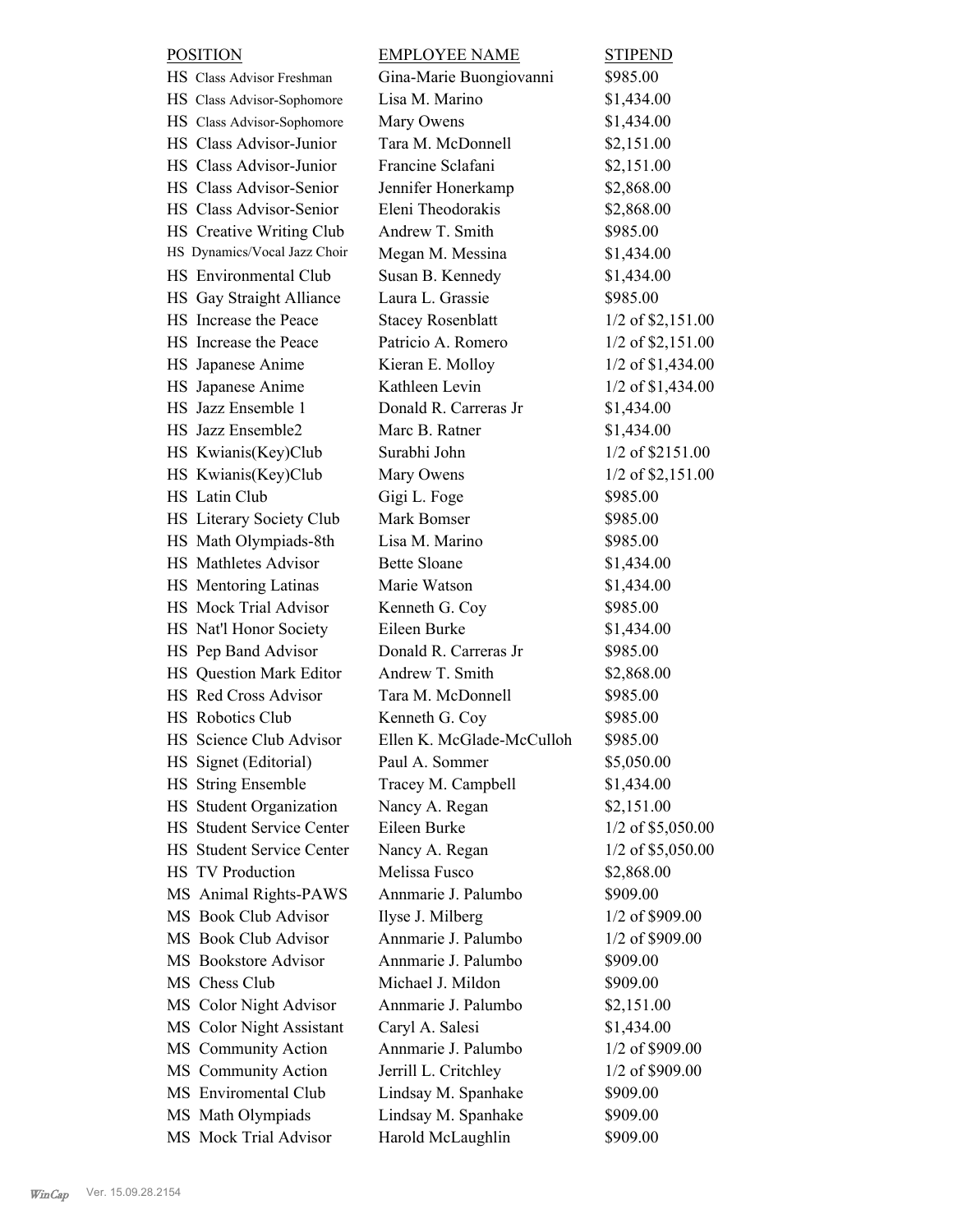| <b>POSITION</b>                     | <b>EMPLOYEE NAME</b>  | <b>STIPEND</b>      |
|-------------------------------------|-----------------------|---------------------|
| MS Nat'l Jr Honor Society           | Annmarie J. Palumbo   | 1/2 of \$909.00     |
| MS Nat'l Jr Honor Society           | Ilyse J. Milberg      | 1/2 of \$909.00     |
| MS Newspaper                        | John G. OMalley       | \$2,868.00          |
| MS Peace Club                       | Jerrill L. Critchley  | \$909.00            |
| MS Projection Squad                 | Brian E. Goldman      | \$909.00            |
| MS Robotics                         | Vincent J. Interrante | 1/2 of \$909.00     |
| MS Robotics                         | Melissa Fusco         | 1/2 of \$909.00     |
| MS Science Club                     | Michael J. Mildon     | \$1,434.00          |
| MS Student Council                  | Linda Villalta        | \$2,868.00          |
| MS Yearbook Advisor                 | Annmarie J. Palumbo   | 1/2 of \$2,868.00   |
| MS Yearbook Advisor                 | Jerrill L. Critchley  | $1/2$ of \$2,868.00 |
| Tri-M Music Honor Society           | Marc B. Ratner        | \$985.00            |
| HS Drama Director-Fall              | Matthew Deluca        | \$2,868.00          |
| HS Drama Asst Director              | <b>Bette Sloane</b>   | \$2,151.00          |
| HS Drama Technical Director         | Melissa Fusco         | \$1,434.00          |
| HS Drama Stage Construction         | Vincent Tunkel        | \$2,151.00          |
| HS Thespian                         | Matthew Deluca        | \$985.00            |
| 8/9 Musical Director                | Donald R. Carreras Jr | \$3,384.00          |
| 8/9 Musical Asst Director           | Sarah K. LaSorsa      | \$2,151.00          |
| 8/9 Musical Choregrapher            | Aislinn Oliveri       | \$1,434.00          |
| 8/9 Musical Stage Construction      | Vincent Tunkel        | 1/2 of \$1,793.00   |
| 8/9 Musical Stage Construction      | Paul A. Sommer        | 1/2 of \$1,793.00   |
| 8/9 Musical Technical Director      | Melissa Fusco         | \$1,434.00          |
| 10/11/12 Musical Director           | Matthew Deluca        | \$5,050.00          |
| 10/11/12 Musical Asst Director      | Andrew T. Smith       | \$2,868.00          |
| 10/11/12 Musical Choregrapher       | Aislinn Oliveri       | \$1,434.00          |
| 10/11/12 Musical Pit Orchestra      | Donald R. Carreras Jr | \$2,868.00          |
| 10/11/12 Musical Vocal Coach        | Megan M. Messina      | \$2,868.00          |
| 10/11/12 Musical Stage Constr       | Paul A. Sommer        | \$2,868.00          |
| 10/11/12 Musical Technical Director | Paul A. Sommer        | \$2,151.00          |
| MS Chamber Ensemble                 | Sarah K. LaSorsa      | \$1,434.00          |
| MS Jazz Ensemble                    | Mark J. Bennett       | \$1,434.00          |
| MS Vocal Jazz-Treble Makers         | Brian E. Goldman      | \$1,434.00          |
| <b>MS</b> Musical Director          | Matthew Deluca        | \$4,303.00          |
| MS Musical Asst Director            | Brian E. Goldman      | \$2,151.00          |
| MS Musical Choregrapher             | Barbara M. Peters     | \$2,151.00          |
| MS Musical Stage Constr             | Vincent Tunkel        | \$1,793.00          |
| MS Musical Technical Director       | Donald R. Carreras Jr | \$1,434.00          |
| JA Art Club Advisor                 | Jeanine S. Gallina    | \$859.00            |
|                                     |                       |                     |

# 3. **Civil Service**

#### a. Appointments

- That the Board of Education approve the appointment of Lauren Siemann, to the position of Teacher Aid Sub, effective August 31, 2015. Salary will be \$13.74 per hour. 1.
- That the Board of Education approve the appointment of Rose Constantino, from part time to full time Teacher Aide at the Middle School, effective August 31, 2015. Salary is \$28,602 on Step 7. 2.
- That the Board of Education approve the appointment of Rosina Sarno, from part time to full time Teacher Aide at the Middle School, effective August 31, 2015. Salary is \$29,664 on Step 8. 3.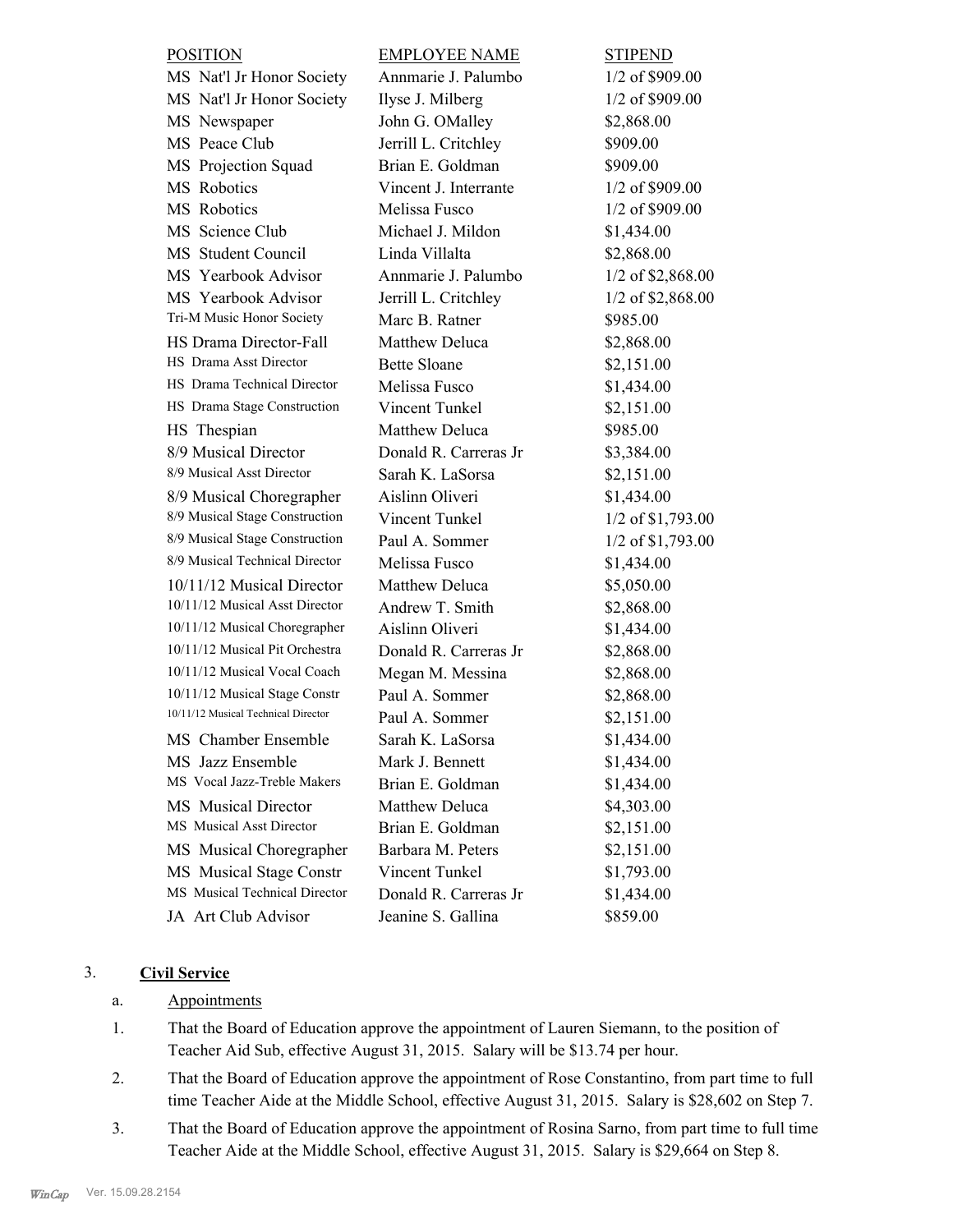- That the Board of Education approve the appointment of Kathy Belickis, to the position of part time Greeter at Jackson Avenue School, effective October 1, 2015. Salary is \$10.15 per hour on Step 1. 4.
- That the Board of Education approve the appointment of Marisse Hargrove, from part time Greeter to part time Teacher Aide at Jackson Avenue School, effective August 31, 2015. Salary is \$15.22 on Step 3. 5.
- That the Board of Education approve that the following part time employees be upgraded to full time positions effective October 1, 2015: 6.

| Salary Schedule 1    |                    |                |
|----------------------|--------------------|----------------|
| Patricia Delli Gatti | $$26,462 - Step 5$ | Jackson Avenue |
| Maryalice Leno       | 26,462 - Step 5    | Middle School  |
| Angela Hagan         | 25,408 - Step 4    | Transportation |
| Salary Schedule 2    |                    |                |
| Maria Riccardi       | 26,462 - Step 5    | Middle School  |
| Carla Attard         | 26,462 - Step 5    | High School    |
| Nancy Gessner        | 26,462 - Step 5    | Jackson Avenue |
| Rhonda Kaletsky      | 26,462 - Step 5    | Transportation |
| Lynn Clarkin         | 25,408 - Step 4    | Transportation |
| Joseph Lloyd         | 24,349 - Step 3    | Meadow Drive   |

#### b. Leave(s) of Absence

That the Board of Education approve a paid Medical Leave of Absence to Sara Bond, Teacher Aide at Meadow Drive School, due to surgery, effective September 21, 2015. Return date will be at doctor's discretion. 1.

## c. Resignation(s)

That the Board of Education accept, with regret, the resignation for the purpose of retirement, of Eileen Turano, Teacher Aide at Meadow Drive School, effective September 21, 2015. 1.

## d. Civil Service: Other

That the Board of Education approve the termination of Gloria Romero from the position of part time Teacher Aide in the Tech Department in Central Office, effective September 18, 2015. 1.

## 4. **Business/Finance: Contract Approvals**

a. That the Board of Education of the Mineola UFSD approves entering an agreement for part-time accounting services at a rate of \$2800 per month with Keeping Your Books effective October 1, 2015.

b. That the Board of Education approve an agreement between Seneca Consulting Group, Inc. and the Mineola UFSD to assist the District with meeting the District's "Employee Mandate" obligations pursuant to the Affordable Care Act (ACA).

#### 5. **Other**

a. That the Board of Education approve a \$2,000 stipend for Kim Baker for the position of Training Instructor for Transportation for the school year 2015/2016.